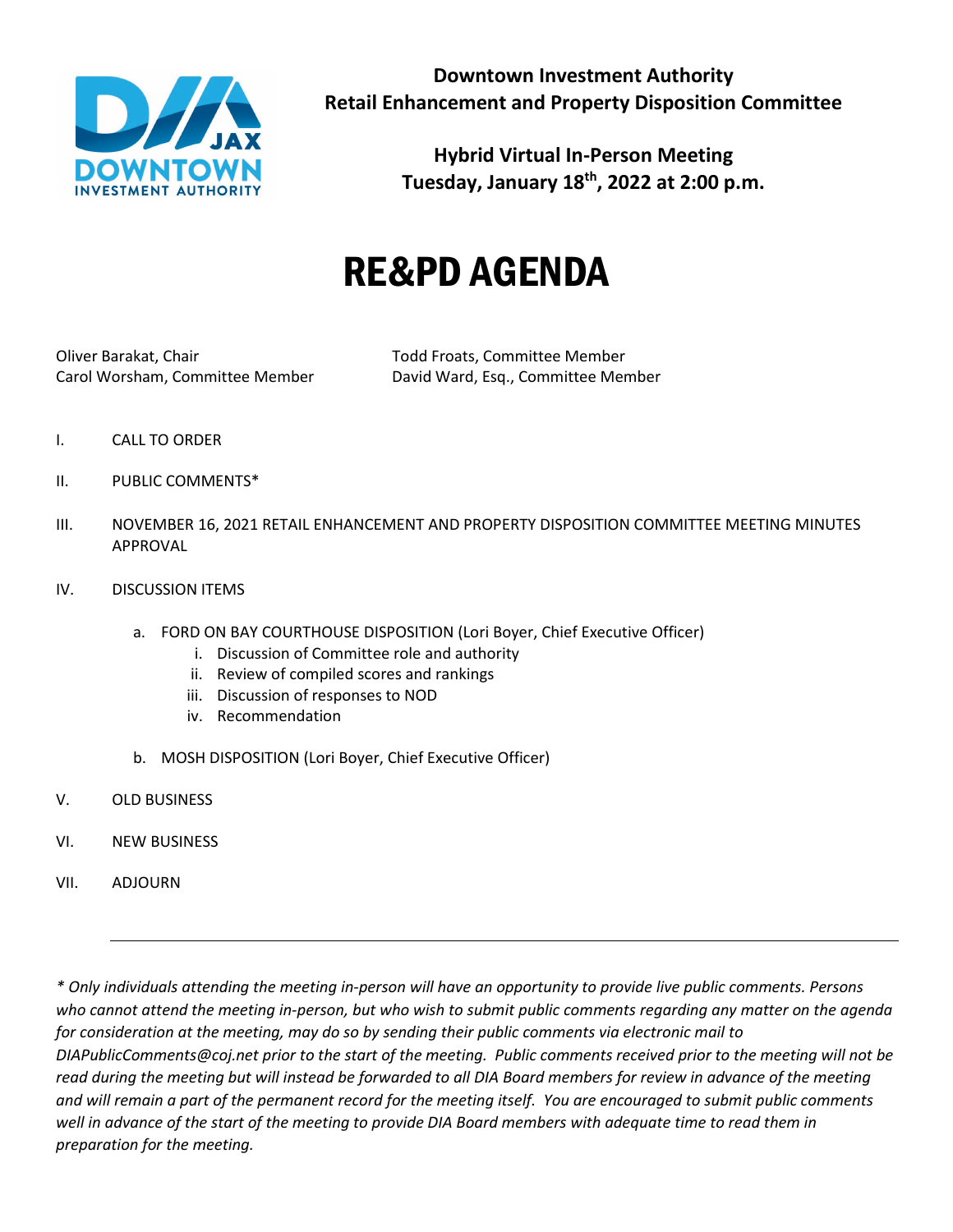

**Downtown Investment Authority Retail Enhancement and Property Disposition Committee**

> **Hybrid Virtual In-Person Meeting Tuesday, January 18th, 2022 at 2:00 p.m.**

[CONTINUED ON FOLLOWING PAGE]

*Please be advised that this will be a hybrid virtual in person meeting.*

### **PHYSICAL LOCATION**

City Hall at St. James 117 West Duval Street First Floor, Lynwood Roberts Room Jacksonville, FL 32202

Visitors are encouraged not to enter City owned public buildings if they have: symptoms of COVID-19, a fever of 100.4 degrees Fahrenheit or higher, are currently undergoing evaluation for COVID-19 infection, a diagnosis of COVID-19 in the prior 10 days, or have had close contact with someone infected with COVID-19 during the prior 14 days. Any member of the public entering City owned public building may choose to wear a mask inside the building.

### **VIRTUAL LOCATION**

Interested persons desiring to attend this meeting virtually can do so via Zoom (including by computer or telephone) using the following meeting access information:

#### **Join Zoom Meeting**

<https://us02web.zoom.us/j/82363263280?pwd=MytYei9tSUdja3NNbDlEMzIvbXVvUT09>

Meeting ID: 823 6326 3280 Passcode: 534965

**One tap mobile** +1 (312) 626-6799 (Chicago) +1 (646) 558-8656 (New York)

Find your local number[: https://us02web.zoom.us/u/keg325N2hY](https://us02web.zoom.us/u/keg325N2hY)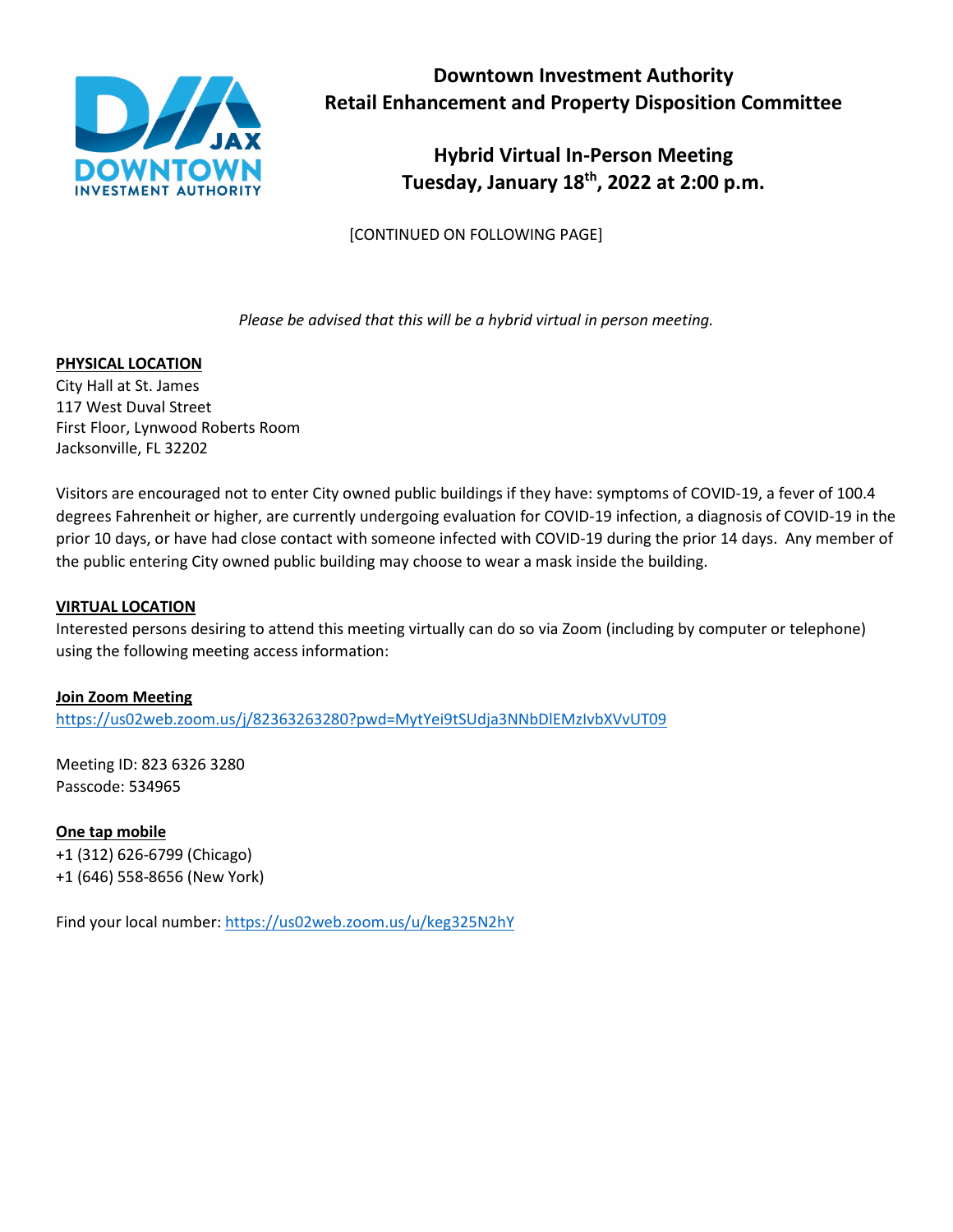

# **Downtown Investment Authority**

### **Memorandum**

| TO:          | <b>DIA Board Members</b> |                            |  |  |
|--------------|--------------------------|----------------------------|--|--|
| <b>FROM:</b> |                          | Lori Boyer, CEO Joui Doyel |  |  |

RE: **Ford on Bay Schedule and Process** 

DATE: **January 11, 2022** 

The Ford on Bay Notice of Disposition (NOD) closed December 23, and DIA received six responses. The respondents were: Related Group, Van Trust, Silver Hills, Carter, Southeast Group, and MAA. Oral interviews, open to the public, were held on January 5<sup>th</sup>, and all scorers and respondents participated. With this memo, the entire Board is receiving a digital link to each respondent's submittal as well as the audio and video recordings of the interviews. Similarly, we will advise City Council members that the submittals are available for their review.

**SCORING:** The proposals received were be scored by me, Stephanie Burch as the representative of the Administration and Carol Worsham and Jim Citrano, Jr. as DIA Board Members. CBRE was required by their contract to provide certain factual information regarding the applicants and their proposals to Procurement who in turn made that information available to the scorers to assist in their review and is provided to you in the link provided. Scores were provided to Procurement, who prepared the ranked and averaged score sheet included in the link. Scorers did not discuss the proposals with each other, but each independently scored the same respondent as number 1. Attached to this memo is the averaged and ranked score sheet for the Ford on Bay which reflects that Carter is the number one ranked respondent collectively but also individually by each of those scoring. The score sheet summary is also included at the link.

**TIMELINE:** The timeline for consideration and meetings is as follows:

1/11/2022 @ 2:00 p.m. - deadline for publication of Notice and agenda for RE & PD (Retail Enhancement and Property Disposition) Committee of DIA (meeting  $1/18 \text{ @ } 2:00 \text{ p.m.}$ )

1/18/2022 @2:00 p.m. - RE & PD Committee to consider NOD Responses and compiled scores and make recommendation to DIA Board. [Meeting location: City Hall, 1<sup>st</sup> floor, Lynwood Roberts Room. Open to the public.]